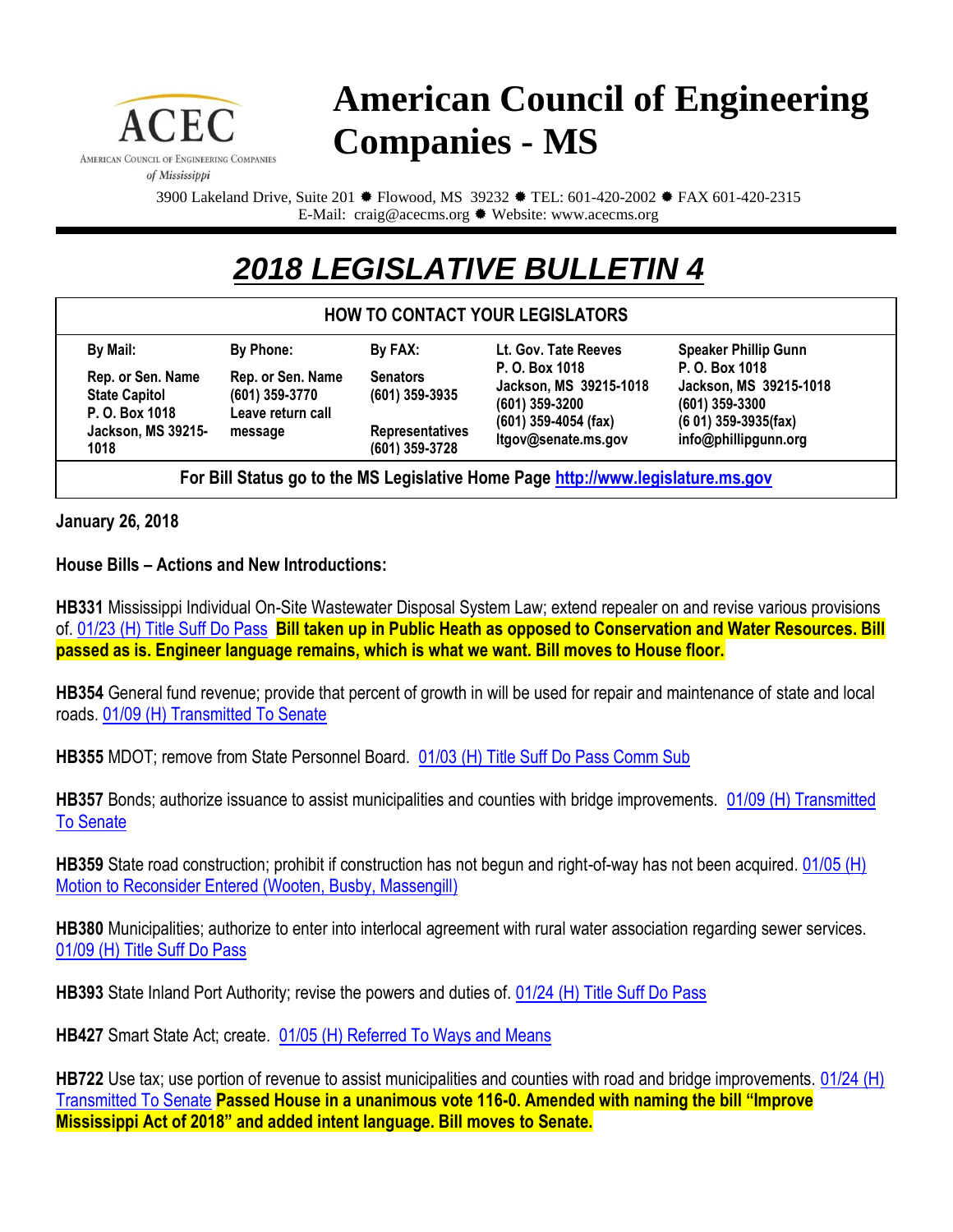**HB788** Mississippi Major Economic Impact Authority; revise certain authority concerning loan for certain economic development project. [01/24 \(H\) Title Suff Do Pass](http://billstatus.ls.state.ms.us/2018/pdf/history/HB/HB0788.xml) **Passed Ways and Means. Bill moves to House floor.**

**HB789** MS Workers' Compensation Commission; return to a special fund agency. [01/26 \(H\) Transmitted To Senate](http://billstatus.ls.state.ms.us/2018/pdf/history/HB/HB0789.xml)

**HB794** Mississippi Public-Private Partnership Act of 2018; create. [01/23 \(H\) Title Suff Do Pass Comm Sub](http://billstatus.ls.state.ms.us/2018/pdf/history/HB/HB0794.xml) **Passed Public Property Committee. This bill passed the House last year but failed in the Senate, due to the bill being massive and Senators not knowing what all was in the bill. We need to keep this language in the bill: "However, reverse auction shall not be used for any public contract for design or construction of public facilities, including buildings, roads and bridges."**

**HB813** Mississippi Underground Storage Tank Act of 1988; revise tank regulatory fee provisions and create the Underground Storage Tank Advisory Council. [01/25 \(H\) Title Suff Do Pass](http://billstatus.ls.state.ms.us/2018/pdf/history/HB/HB0813.xml) **Passed without us having a seat on the Council. If we decide we want a seat, we will work with Senator Burton and/or Senator Harkins.**

**HB848** Bonds; authorize issuance to provide funds to assist Hinds County in construction of the Byram-Clinton Parkway project. [01/11 \(H\) Referred To Ways and Means](http://billstatus.ls.state.ms.us/2018/pdf/history/HB/HB0848.xml)

**HB911** DHS; expand authority regarding background investigations to include contractors and subcontractors. 01/23 (H) [Title Suff Do Pass](http://billstatus.ls.state.ms.us/2018/pdf/history/HB/HB0911.xml)

**HB1004** Toll Roads; bring forward code sections for possible amendment. [01/25 \(H\) Title Suff Do Pass Comm Sub](http://billstatus.ls.state.ms.us/2018/pdf/history/HB/HB1004.xml) **This bill appears to mainly deal with I-10 on the Coast. The toll money would be used to pay for an additional part of I-10 over the marshland.**

**HB1058** DFA; establish Office of Shared Services within to operate as the central business office for select agencies. [01/15](http://billstatus.ls.state.ms.us/2018/pdf/history/HB/HB1058.xml)  [\(H\) Referred To Appropriations](http://billstatus.ls.state.ms.us/2018/pdf/history/HB/HB1058.xml)

**HB1081** Venue; clarify for nonresident corporations. [01/15 \(H\) Referred To Judiciary A](http://billstatus.ls.state.ms.us/2018/pdf/history/HB/HB1081.xml)

**HB1096** Inactive boards, commissions, councils and committees; repeal certain. [01/25 \(H\) Title Suff Do Pass](http://billstatus.ls.state.ms.us/2018/pdf/history/HB/HB1096.xml)

**HB1152** Residential minimum building standards; adopt statewide. [01/15 \(H\) Referred To Energy](http://billstatus.ls.state.ms.us/2018/pdf/history/HB/HB1152.xml)

**HB1166** Sales tax; divert a portion of revenue to certain counties in which certain tax increment financing districts are located. [01/25 \(H\) Title Suff Do Pass](http://billstatus.ls.state.ms.us/2018/pdf/history/HB/HB1166.xml)

**HB1175** Occupational licensing boards; require to review rules and submit certain summary to Occupational Licensing Review Commission. [01/23 \(H\) Title Suff Do Pass](http://billstatus.ls.state.ms.us/2018/pdf/history/HB/HB1175.xml)

**HB1200** Municipal Water, Sewer and Wastewater Systems Repair and Replacement Grant Program; create. [01/23 \(H\) Title](http://billstatus.ls.state.ms.us/2018/pdf/history/HB/HB1200.xml)  [Suff Do Pass](http://billstatus.ls.state.ms.us/2018/pdf/history/HB/HB1200.xml)

**HB1215** Ad valorem tax; bring forward certain sections of law relating to assessment of railroad and other public service corporation property. [01/15 \(H\) Referred To Ways and Means](http://billstatus.ls.state.ms.us/2018/pdf/history/HB/HB1215.xml)

**HB1250** Lottery; require the Gaming Commission to establish a. [01/15 \(H\) Referred To Gaming; Ways and Means; et al](http://billstatus.ls.state.ms.us/2018/pdf/history/HB/HB1250.xml)

**HB1306** Construction Dispute Resolution Agreements; declare void if held outside the state. [01/25 \(H\) Recommitted to](http://billstatus.ls.state.ms.us/2018/pdf/history/HB/HB1306.xml)  **[Committee](http://billstatus.ls.state.ms.us/2018/pdf/history/HB/HB1306.xml)**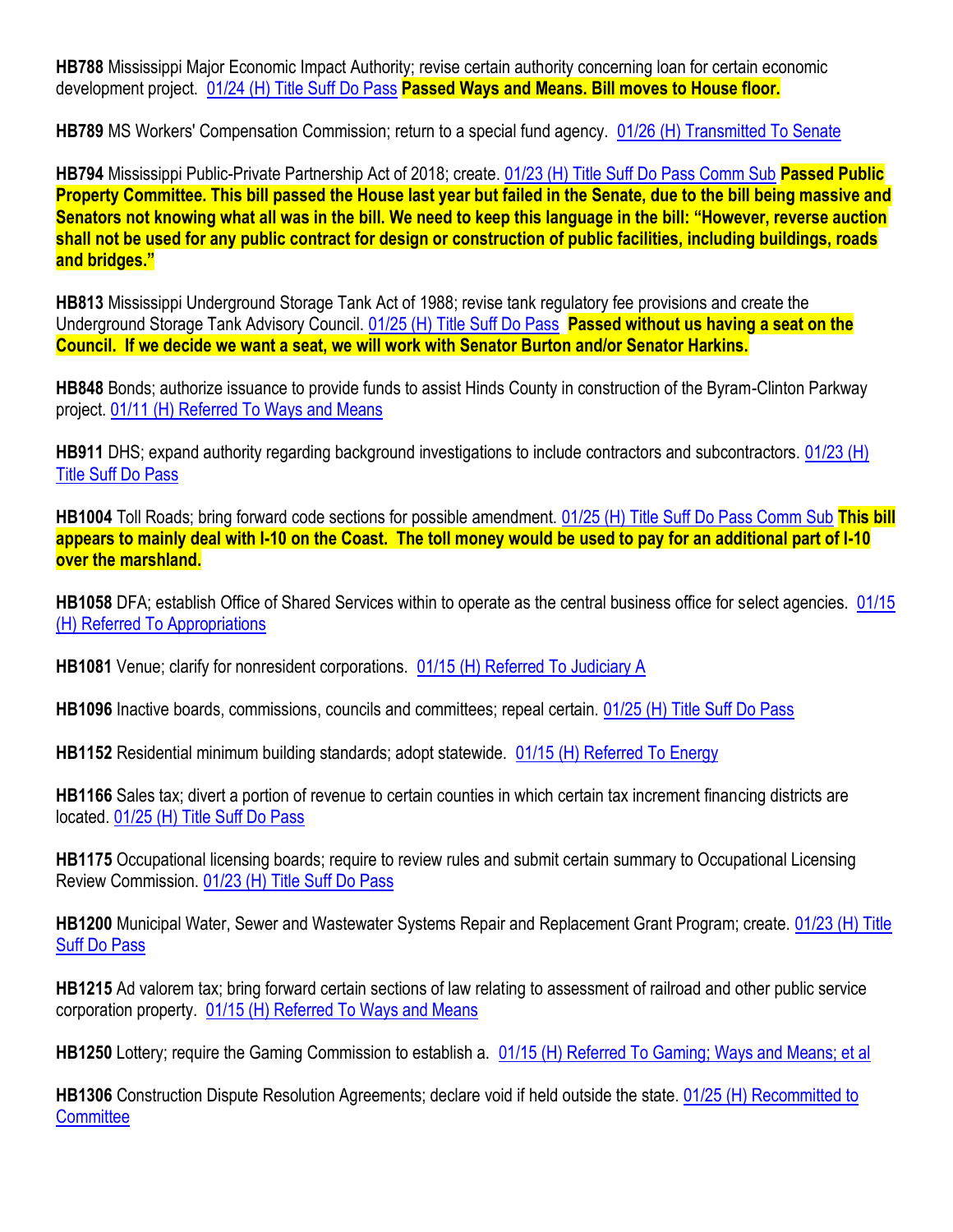**HB1496** Bonds; increase amount that may be issued under the Mississippi Business Investment Act. [01/15 \(H\) Referred To](http://billstatus.ls.state.ms.us/2018/pdf/history/HB/HB1496.xml)  [Ways and Means](http://billstatus.ls.state.ms.us/2018/pdf/history/HB/HB1496.xml)

**HB1511** Gulf Coast Restoration Fund; create. [01/15 \(H\) Referred To Appropriations](http://billstatus.ls.state.ms.us/2018/pdf/history/HB/HB1511.xml)

**HB1522** Appropriation; City of Holly Springs for widening a road for the Springs Industrial Park. [01/23 \(H\) Referred To](http://billstatus.ls.state.ms.us/2018/pdf/history/HB/HB1522.xml)  **[Appropriations](http://billstatus.ls.state.ms.us/2018/pdf/history/HB/HB1522.xml)** 

HB1523 Appropriation; City of Holly Springs for Tribble Road project at site of Springs Industrial Park. 01/23 (H) Referred [To Appropriations](http://billstatus.ls.state.ms.us/2018/pdf/history/HB/HB1523.xml)

**HB1524** Bonds; authorize issuance to assist City of Greenville with extension of Colorado Street. [01/23 \(H\) Referred To](http://billstatus.ls.state.ms.us/2018/pdf/history/HB/HB1524.xml)  [Ways and Means](http://billstatus.ls.state.ms.us/2018/pdf/history/HB/HB1524.xml)

**HB1530** Bonds; authorize issuance for infrastructure improvements at Gateway Industrial Park in Pike county. [01/23 \(H\)](http://billstatus.ls.state.ms.us/2018/pdf/history/HB/HB1530.xml)  [Referred To Ways and Means](http://billstatus.ls.state.ms.us/2018/pdf/history/HB/HB1530.xml)

**HB1531** Bonds; authorize issuance to assist City of Gulfport with construction of the Mississippi Aquarium. [01/23 \(H\)](http://billstatus.ls.state.ms.us/2018/pdf/history/HB/HB1531.xml)  [Referred To Ways and Means](http://billstatus.ls.state.ms.us/2018/pdf/history/HB/HB1531.xml)

**HB1532** Bonds; authorize issuance to assist Quitman County with sewer infrastructure improvements. [01/24 \(H\) Referred](http://billstatus.ls.state.ms.us/2018/pdf/history/HB/HB1532.xml)  [To Ways and Means](http://billstatus.ls.state.ms.us/2018/pdf/history/HB/HB1532.xml)

## **Senate Bills – Actions and New Introductions:**

**SB2378** DFA website; require state agencies to post minutes. 01/15 (S) Referred To Accountability, Efficiency, **[Transparency](http://billstatus.ls.state.ms.us/2018/pdf/history/SB/SB2378.xml)** 

**SB2413** Highways; require four-laning of portions of Highway 6 in Coahoma, Panola and Quitman Counties. [01/15 \(S\)](http://billstatus.ls.state.ms.us/2018/pdf/history/SB/SB2413.xml)  [Referred To Appropriations; Highways and Transportation](http://billstatus.ls.state.ms.us/2018/pdf/history/SB/SB2413.xml)

**SB2419** Highways; require Transportation Commission to include criteria use in changing priority of new capacity project in its minutes. [01/15 \(S\) Referred To Accountability, Efficiency, Transparency](http://billstatus.ls.state.ms.us/2018/pdf/history/SB/SB2419.xml)

**SB2506** Bonds; authorize for matching funds for a federal grant to assist in the construction of Phase IV of the Clinton-Byram Parkway. [01/15 \(S\) Referred To Finance](http://billstatus.ls.state.ms.us/2018/pdf/history/SB/SB2506.xml)

**SB2526** Administrative Procedures Act; require certain occupational licensing boards to review their rules every three years. [01/25 \(S\) Title Suff Do Pass](http://billstatus.ls.state.ms.us/2018/pdf/history/SB/SB2526.xml) **Passed committee – moves to Senate Floor.**

**SB2535** Public purchasing; prohibit dividing of contracts to avoid competitive purchasing procedures. 01/25 (S) Title Suff [Do Pass](http://billstatus.ls.state.ms.us/2018/pdf/history/SB/SB2535.xml) **Passed committee – moves to Senate Floor. PEER wants this bill passed. Senator Terry Burton appears to reject this bill, although he let it out of committee without voting against it.**

**SB2639** Gulf Coast Restoration Fund; administered by planning and development districts. [01/15 \(S\) Referred To](http://billstatus.ls.state.ms.us/2018/pdf/history/SB/SB2639.xml)  **[Appropriations](http://billstatus.ls.state.ms.us/2018/pdf/history/SB/SB2639.xml)** 

**SB2674** Government procurement; authorize local entities to charge a fee for reverse auction and electronic bidding services. [01/25 \(S\) Title Suff Do Pass](http://billstatus.ls.state.ms.us/2018/pdf/history/SB/SB2674.xml) **Passed committee – moves to Senate Floor. Senator Briggs Hopson appears to reject this bill, although he let it out of committee without voting against it. I expect him to bring up his concerns on the Senate floor. NOTE: Senator John Polk mentioned our reverse auction exemption in the committee meeting, while discussing the bill with Senator Hopson.**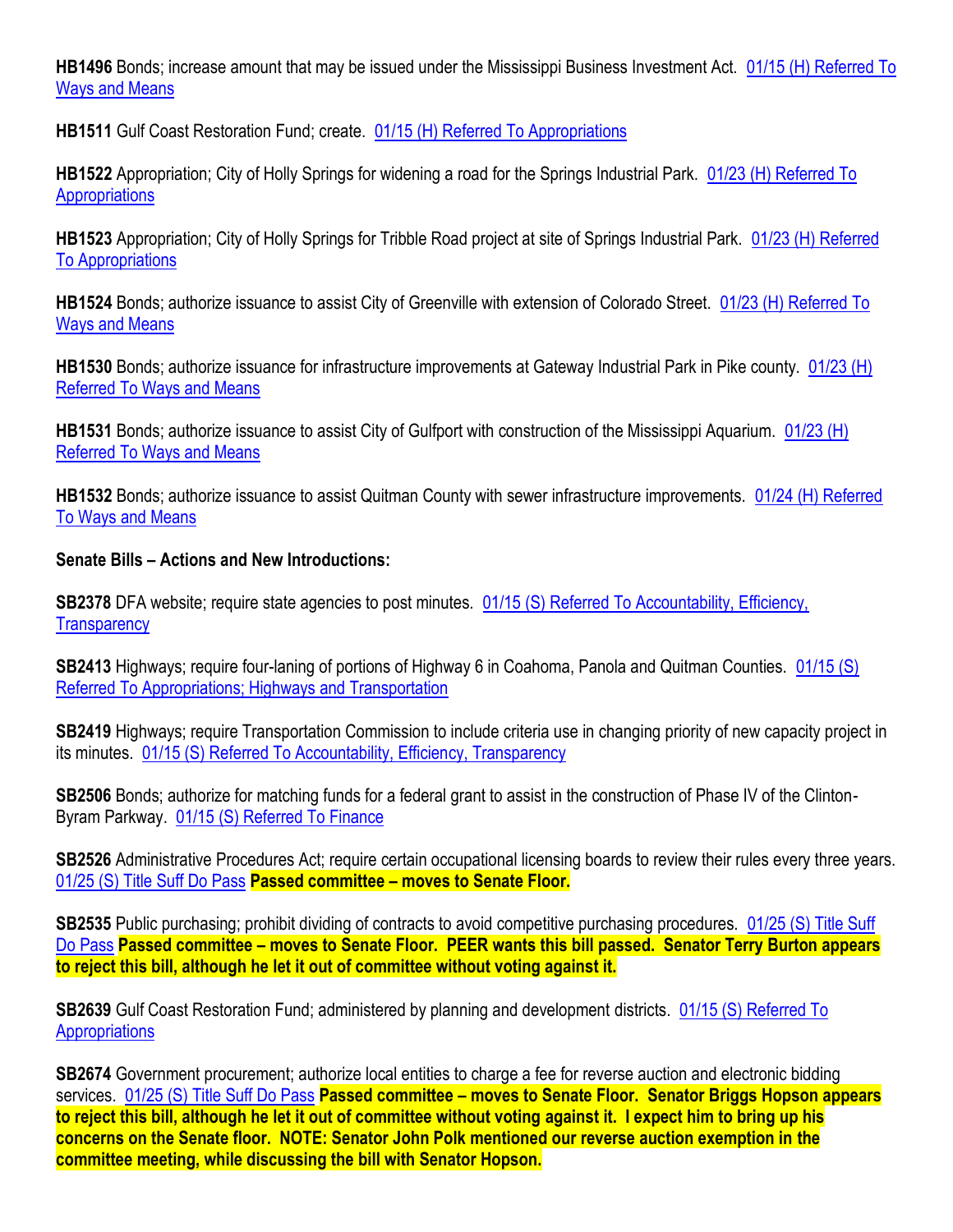**SB2700** Economic Development and Infrastructure Fund; require deposit into of certain funds from a bond sinking fund not needed for debt service. [01/15 \(S\) Referred To Finance](http://billstatus.ls.state.ms.us/2018/pdf/history/SB/SB2700.xml)

**SB2707** 811 Excavation Law; require installation of utility to have certain distance between each utility. 01/15 (S) Referred [To Energy](http://billstatus.ls.state.ms.us/2018/pdf/history/SB/SB2707.xml)

**SB2719** State Bond Commission; may not sell g.o. bonds unless Rainy Day Fund is fully funded and critical infrastructure repairs are completed. [01/15 \(S\) Referred To Finance](http://billstatus.ls.state.ms.us/2018/pdf/history/SB/SB2719.xml)

**SB2726** Gulf Coast Restoration Fund; establish board of trustees to approve expenditures. 01/15 (S) Referred To **[Appropriations](http://billstatus.ls.state.ms.us/2018/pdf/history/SB/SB2726.xml)** 

**SB2738** Sales Taxation; divert portion of revenue to certain counties in which certain tax increment finance projects are located. [01/15 \(S\) Referred To Finance](http://billstatus.ls.state.ms.us/2018/pdf/history/SB/SB2738.xml)

**SB2775** Office of Shared Services (OSS) in Department of Finance and Administration; establish. [01/25 \(S\) Title Suff Do](http://billstatus.ls.state.ms.us/2018/pdf/history/SB/SB2775.xml)  [Pass](http://billstatus.ls.state.ms.us/2018/pdf/history/SB/SB2775.xml)

**SB2790** Jackson County Utility Authority; reconstitute board of directors and revise provisions relating to the board. [01/15](http://billstatus.ls.state.ms.us/2018/pdf/history/SB/SB2790.xml)  [\(S\) Referred To Energy; Accountability, Efficiency, Transparency](http://billstatus.ls.state.ms.us/2018/pdf/history/SB/SB2790.xml)

**SB2804** Good Samaritan immunity from liability law; extend to architects and engineers who volunteer during disasters. [01/15 \(S\) Referred To Judiciary, Division A](http://billstatus.ls.state.ms.us/2018/pdf/history/SB/SB2804.xml)

**SB2815** Transportation; require MDOT to develop a complete streets program. [01/15 \(S\) Referred To Highways and](http://billstatus.ls.state.ms.us/2018/pdf/history/SB/SB2815.xml)  [Transportation; Accountability, Efficiency, Transparency](http://billstatus.ls.state.ms.us/2018/pdf/history/SB/SB2815.xml)

**SB2845** Lottery; authorize and provide that net proceeds go to highways. [01/15 \(S\) Referred To Finance](http://billstatus.ls.state.ms.us/2018/pdf/history/SB/SB2845.xml)

**SB2846** "Mississippi Transportation Investment Act of 2018"; authorize certain taxes for highways pursuant to referendum. [01/15 \(S\)](http://billstatus.ls.state.ms.us/2018/pdf/history/SB/SB2846.xml)  [Referred To Highways and Transportation; Finance](http://billstatus.ls.state.ms.us/2018/pdf/history/SB/SB2846.xml) **This bill was introduced by Senator Dean Kirby and is entitled the "Mississippi Transportation Investment Act of 2018." The bill includes various options for the legislature to take care of our infrastructure problem. Kirby doesn't intend for all options to be enacted. The good news: the discussion has started.**

**SB2847** Lottery; create and use proceeds to supplement the MS Adequate Education program & fund highway construction and maintenance. [01/15 \(S\) Referred To Finance](http://billstatus.ls.state.ms.us/2018/pdf/history/SB/SB2847.xml)

**SB2849** Lottery; authorize and provide that net proceeds go to highways and MAEP. [01/15 \(S\) Referred To Finance](http://billstatus.ls.state.ms.us/2018/pdf/history/SB/SB2849.xml)

**SB2864** State aid roads; increase amount of motor fuel taxes allocated to include municipal roads in allocation formula. [01/15 \(S\) Referred To Finance](http://billstatus.ls.state.ms.us/2018/pdf/history/SB/SB2864.xml)

**SB2872** Pearl River Basin Development District; provide that it shall be dissolved and DFA shall assume powers of. [01/15](http://billstatus.ls.state.ms.us/2018/pdf/history/SB/SB2872.xml)  [\(S\) Referred To Accountability, Efficiency, Transparency; Appropriations](http://billstatus.ls.state.ms.us/2018/pdf/history/SB/SB2872.xml)

**SB2897** Public purchases; exempt certain purchases by local governing authorities form reverse auction requirement. [01/15 \(S\) Referred To Accountability, Efficiency, Transparency](http://billstatus.ls.state.ms.us/2018/pdf/history/SB/SB2897.xml)

**SB2907** Hancock County; authorize to consolidate its rural utility districts for administrative purposes. 01/15 (S) Referred [To Energy](http://billstatus.ls.state.ms.us/2018/pdf/history/SB/SB2907.xml)